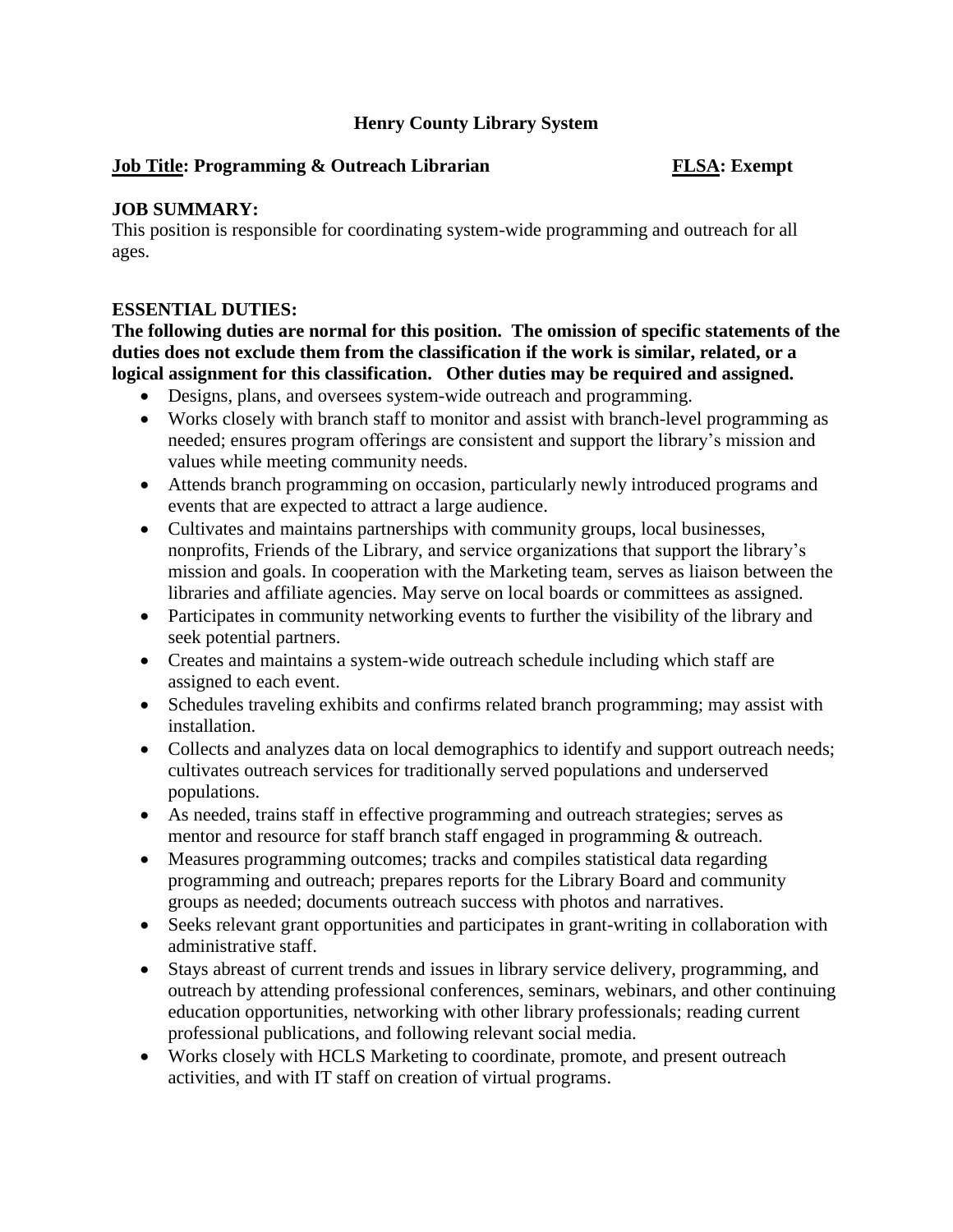### **REQUIRED KNOWLEDGE AND SKILLS:**

- Knowledge of best practices in the development and delivery of all-ages programming and outreach.
- Broad, general knowledge of literature and information resources for all ages; ability to provide reader's advisory services. Knowledge of child development, language literacy, and information literacy as they apply to library services for all ages.
- Ability to relate positively to a diverse population and project a welcoming and inclusive attitude.
- Familiarity with electronic devices used to access the library's digital resources; skills reflecting a high level of comfort with technology.
- Demonstrated ability to speak in public before large and small groups; excellent verbal and written communication skills
- Efficient time management skills; ability to prioritize tasks to meet internal and external deadlines
- Ability to and work both independently and collaboratively with branch staff, community partners, and library administrators.
- Basic knowledge of virtual programming platforms and a reasonable comfort level with presenting live and recorded programs.
- Ability to engage with the community via social media and provide content for HCLS social media platforms
- Ability to work collaboratively with HCLS Marketing and Technology staff.

# **PREFERRED KNOWLEDGE AND SKILLS:**

Spanish language skills Knowledge of Evergreen software Experience with event planning History of successful grant-writing

# **SUPERVISORY CONTROLS:** Reports to the Library Director

# **GUIDELINES:**

The incumbent will work with minimal supervision. Position requires a high degree of flexibility in scheduling, including some evening and weekend hours. Confidentiality is required when working personnel and patron records.

# **COMPLEXITY:**

This is a position of moderate to high complexity, performed with a high degree of independence under general supervision.

# **CONTINUING EDUCATION:**

Completes continuing education classes as assigned; seeks and pursues professional development opportunities with supervisor approval. Shows initiative in improving and expanding professional skills. Stays abreast of library programming trends.